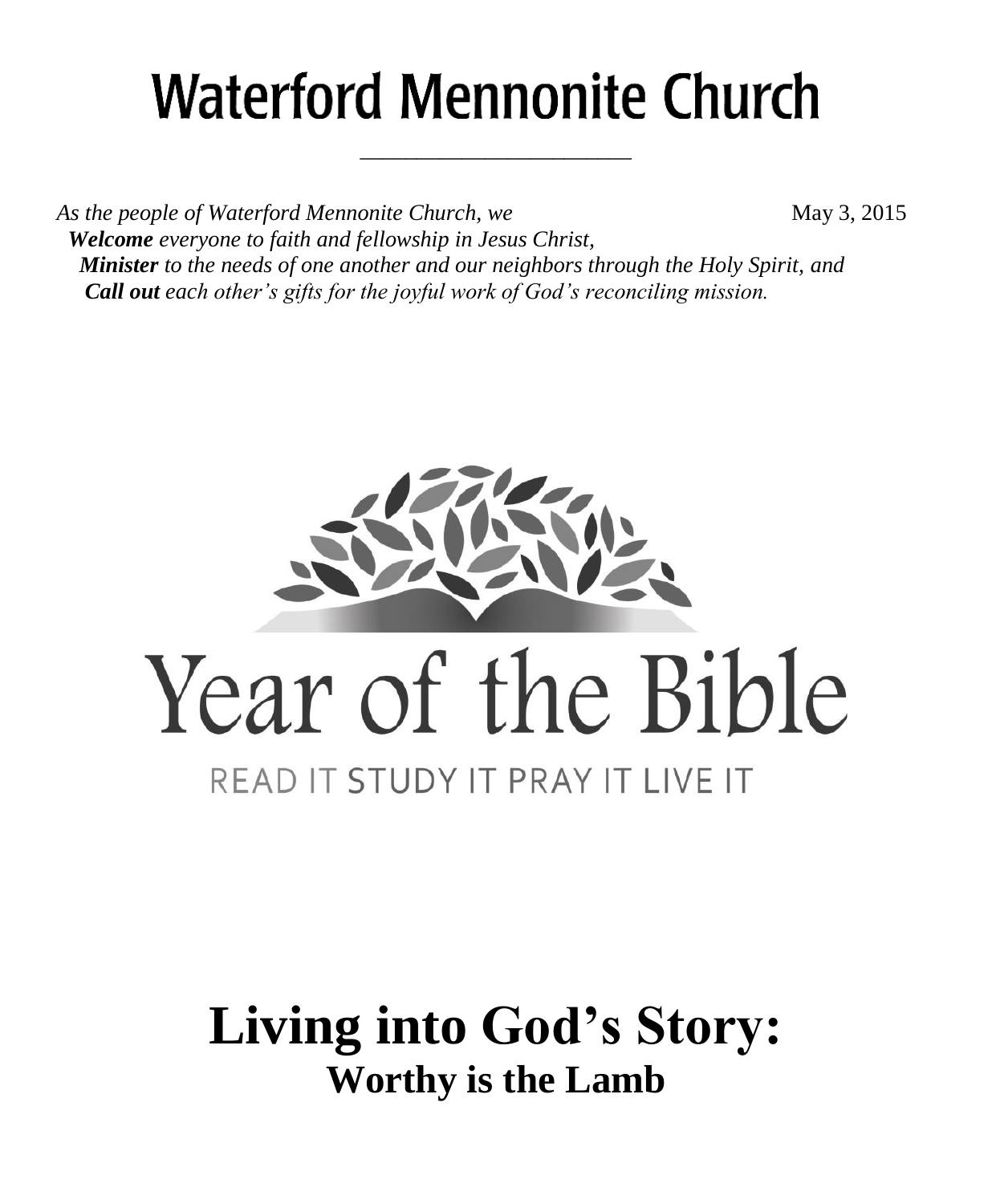| <b>Visualizing Scripture</b>                                                               |                                                                                                                                                                                                                                                      |                                         |  |
|--------------------------------------------------------------------------------------------|------------------------------------------------------------------------------------------------------------------------------------------------------------------------------------------------------------------------------------------------------|-----------------------------------------|--|
| Prelude                                                                                    | Lorraine Reinford                                                                                                                                                                                                                                    |                                         |  |
| Gathering song                                                                             | Nick Stoltzfus and Lorraine Reinford<br>H 14<br>Come, we that love the Lord                                                                                                                                                                          |                                         |  |
| Welcome and lighting of the peace lamp                                                     |                                                                                                                                                                                                                                                      | Mark Haarer                             |  |
| Call to worship**                                                                          | Revelation 5:1-14                                                                                                                                                                                                                                    | Worship Ministry Team et al.            |  |
| Songs of worship and praise                                                                | Crown him with many crowns<br>O, for a thousand tongues to sing<br>They'll know we are Christians by our love                                                                                                                                        | <b>Nick Stoltzfus</b><br>H 116<br>H 110 |  |
| Offering<br>Lorraine Reinford<br>Please pass the friendship pads as we give our offerings. |                                                                                                                                                                                                                                                      |                                         |  |
| Children's time                                                                            |                                                                                                                                                                                                                                                      | Lyle Miller                             |  |
|                                                                                            | Parent-children dedication ( $1st$ service); Receiving new members ( $2nd$ service)<br>Luke, Cindy, Elijah, Thomas, Lydia and Jeremiah Voth (1 <sup>st</sup> service)<br>Andrew & Ruth Hartzler; Bill & Jan Swartzendruber (2 <sup>nd</sup> service) |                                         |  |
| Scripture reading                                                                          | Revelation 21:1-5                                                                                                                                                                                                                                    |                                         |  |
| Sermon                                                                                     | "Making sense of John's apocalypse"                                                                                                                                                                                                                  | Neil Amstutz                            |  |
| Songs of response                                                                          | Beyond a dying sun<br>New earth, heavens new                                                                                                                                                                                                         | H 323<br>H <sub>299</sub>               |  |
| Sharing and congregational prayer                                                          |                                                                                                                                                                                                                                                      | Velma Swartz                            |  |
| Benediction                                                                                |                                                                                                                                                                                                                                                      |                                         |  |
| Sending with reflections                                                                   | Christ is alive                                                                                                                                                                                                                                      | SS 89                                   |  |
|                                                                                            | $H = Hymnal$ : A Worship Book; $SI = Sing$ the Journey; $SS = Sing$ the Story                                                                                                                                                                        |                                         |  |
|                                                                                            | $*W_{\alpha}$ light the neace lamp every Sunday to lament all unnecessary and violent loss of life around the world                                                                                                                                  |                                         |  |

We light the peace lamp every Sunday to lament all unnecessary and violent loss of life around the world.

\*\*Melody: Thomas Tallis, c. 1567; Revelation 5:9-10 text paraphrased by Brad Lehman, Jan. 14, 1983

**Living Stream Worship: Both services are live streamed at** [www.waterfordchurch.org](http://www.waterfordchurch.org/)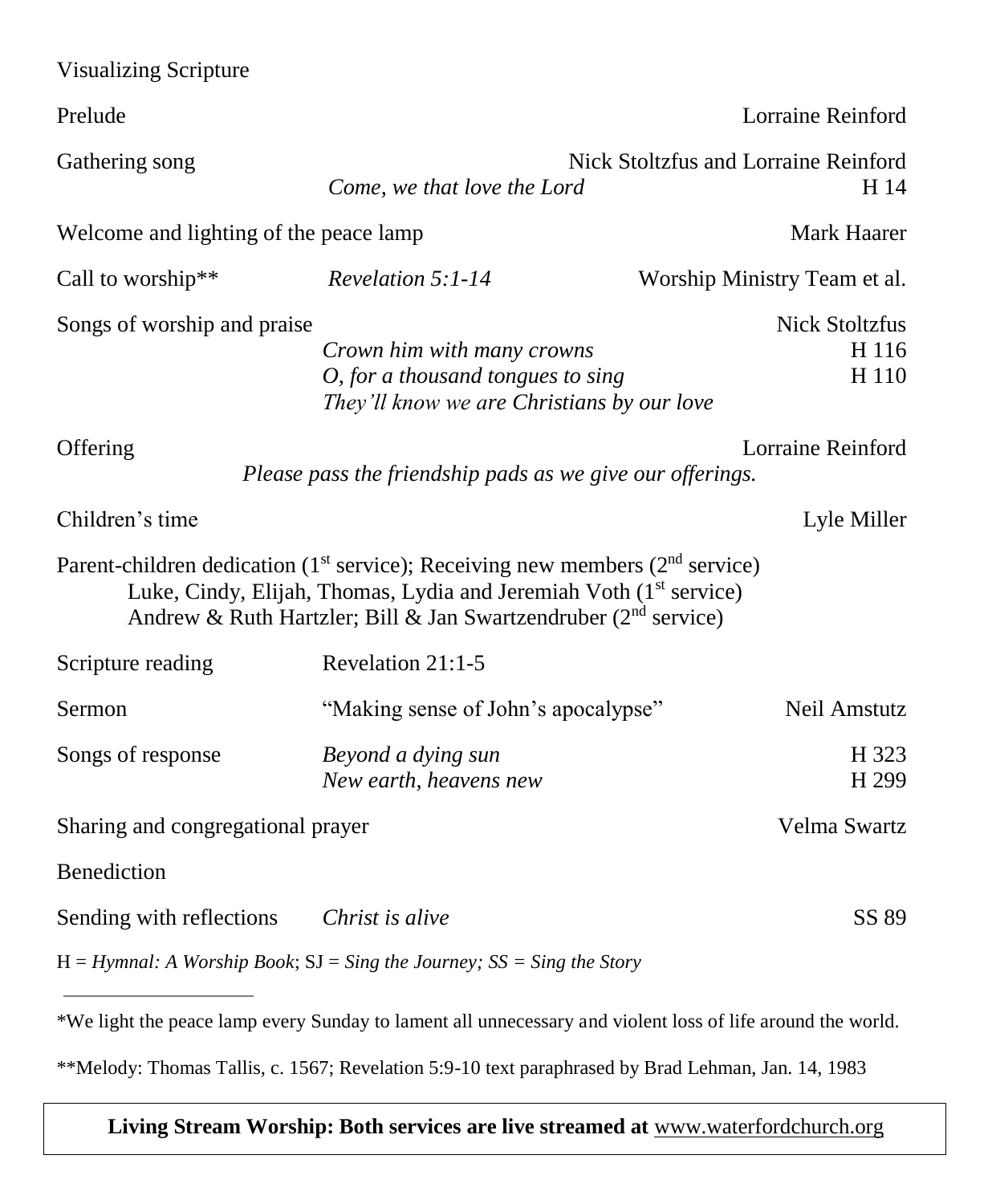### **Prayers for Brothers and Sisters**

*Mel Claassen*, recovering from hernia repair surgery.

*Ken and Jane Otto,* as Jane has repeat hip replacement surgery on Monday in Morrisville.

A pre-Mennonite Church USA convention *prayer retreat* being held today in Hesston, Kan., seeks to praise God and invite the Spirit to guide the church. Join in praying for open hearts to see where God is leading.

*Those in times of transition,* whether following a graduation or beginning the next chapter in their lives, for God's Spirit to guide.

*WMC young adult Ryan Miller,* serving at Camp Menno Haven and preparing to conclude his year of service at the end of May and return to Goshen.

With thanksgiving for *our WMC Sharing Fund ministry* and its coordinators *Miriam Stauffer and Jason Golden.*

*Glen Hochstedler*, who spent two days in the hospital this week for ongoing medical concerns related to his cancer diagnosis.

*Goshen College students* traveling on Study-Service Term or May Term.

*Janet Shoemaker*, for patience and wisdom as she enters her new role in the church office.

#### **Welcome, Guests**

Large print copies of the bulletin and the hymnal and hearing aid systems are available from the ushers. Sermon boards for children are available at the back door; please pick one up as you enter. You are encouraged to bring infants through age two children to the nursery. Pick up the newsletter, *Buzz,* from the welcome kiosk in the foyer.

#### **Welcome Team**

| Greeter/Hosts      | Henry and Fanny Mast; Sheldon Swartz                                    |
|--------------------|-------------------------------------------------------------------------|
| Ushers             | Bruce Snyder, Dennis Myers $(1st)$ ;                                    |
|                    | Joanna Yoder, Ed Swartzendruber, Wade Ramer (2nd)                       |
| <b>Nursery</b>     | Sherry Mast and $(1st)$ ; Amanda Stoltzfus and Jeff Claassen (nurture); |
|                    | Monica Stutzman and Len Harms $(2nd)$                                   |
| <b>Audiovisual</b> | Len Emery, Kathy Emery; Ryan Oostland, Ethan Miller                     |

#### **Today**

| 8:00/10:45 a.m. Worship                                      |
|--------------------------------------------------------------|
| 9:15/10:30 a.m. Blood pressure checks in Cindy Voth's office |
| Coffee and fellowship                                        |
| Nurture hour—classes for all ages                            |
| Fellowship meal hosted by Pathfinders class                  |
|                                                              |